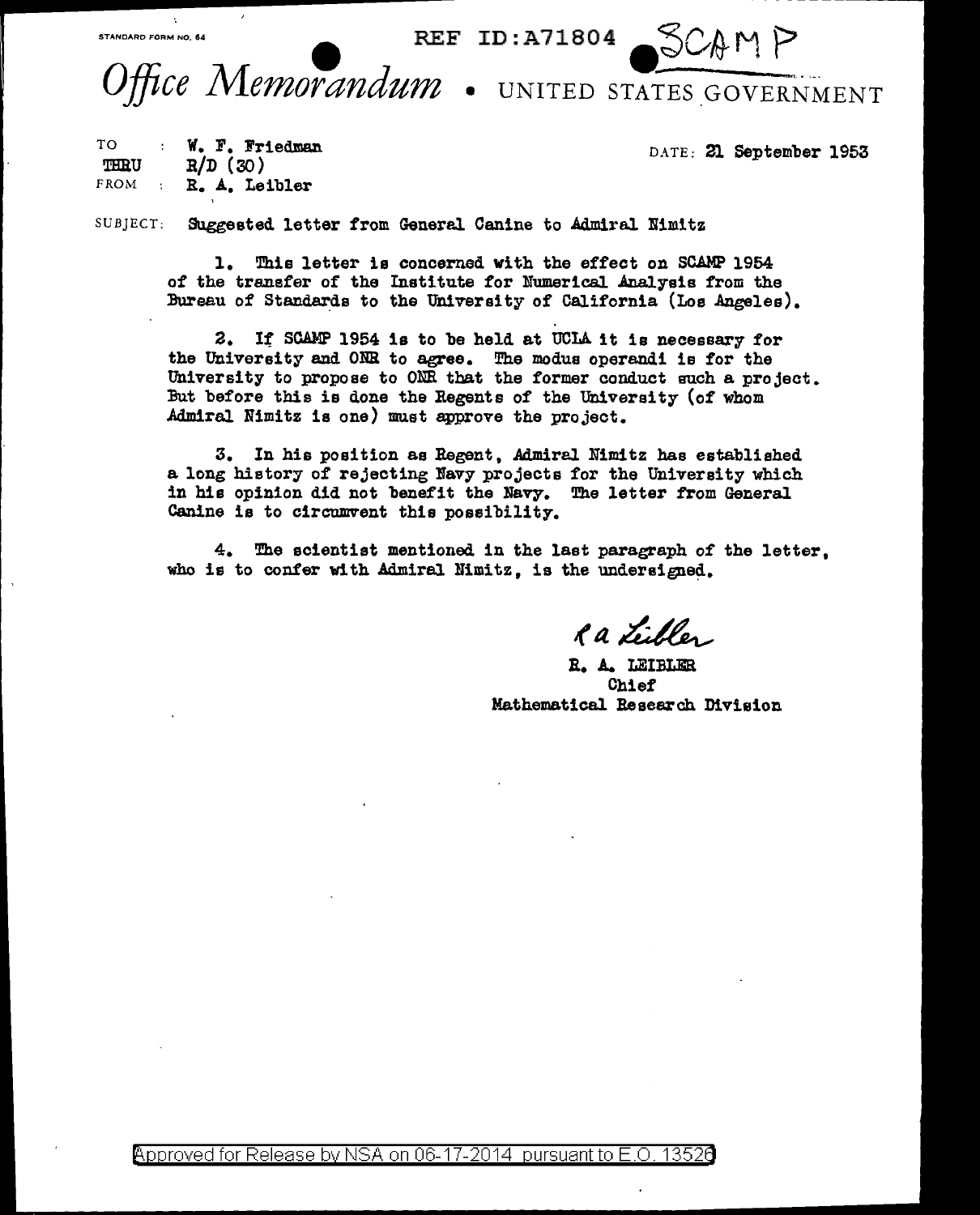**REF ID:A71804** 





NATIONAL SECURITY AGENCY WASHINGTON 25 D C

> Serial:  $4.750$ 57P 1953

> > )<br>{

 $\mathfrak{f}$ 

≻

Fleet Admiral Chester W. Himitz, USN 728 Santa Barbara Road Nerkeley 7, California

Dear Admiral Nimitz:

I am writing this letter in the hope that you will accept and use some information in connection with negotiations which. I understand, are to be planned between the Office of Haval Research and the University of California.

For the past several years the Institute for Numerical Analysis has operated on the sampus of the University of California at Los Angeles, under an arrangement between the University and the National Bureau of Standards. I have been told that the Department of Commerce Committee for the Evaluation of the Hational Sureau of Standards has requested the Director of the Bureau to approach the University with regard to the possibility of the University undertaking the operation of the Institute.

This Agency has participated in the program of the Institute during the last two years, the greater part of the activity taking place in the summer months. This has been accomplished through a transfer of funds via the Office of Naval Research. I believe that continuation of this participation is urgently necessary in the development of knowledge basic in our work. I am writing to you about it mainly because of its classified aspects.

It is our hope to continue our participation in the research is nemerical analysis conducted at the Institute in approximately the style set during the last two summers. This involves conferences of high security classification, but it is our intention that these classified conferences will not inhibit the pregram considerably, and that the mathematicians and scientists participating will continue to contribute valuably to the general mathematical and scientifis community while they are in Los Angeles.

I shall be greatly relieved if you could undertake to guarantee to the Regents the impertance and the mathematical and numerical depth of the work we attempt in this program. In this respect, the official position you last occupied in active capacity